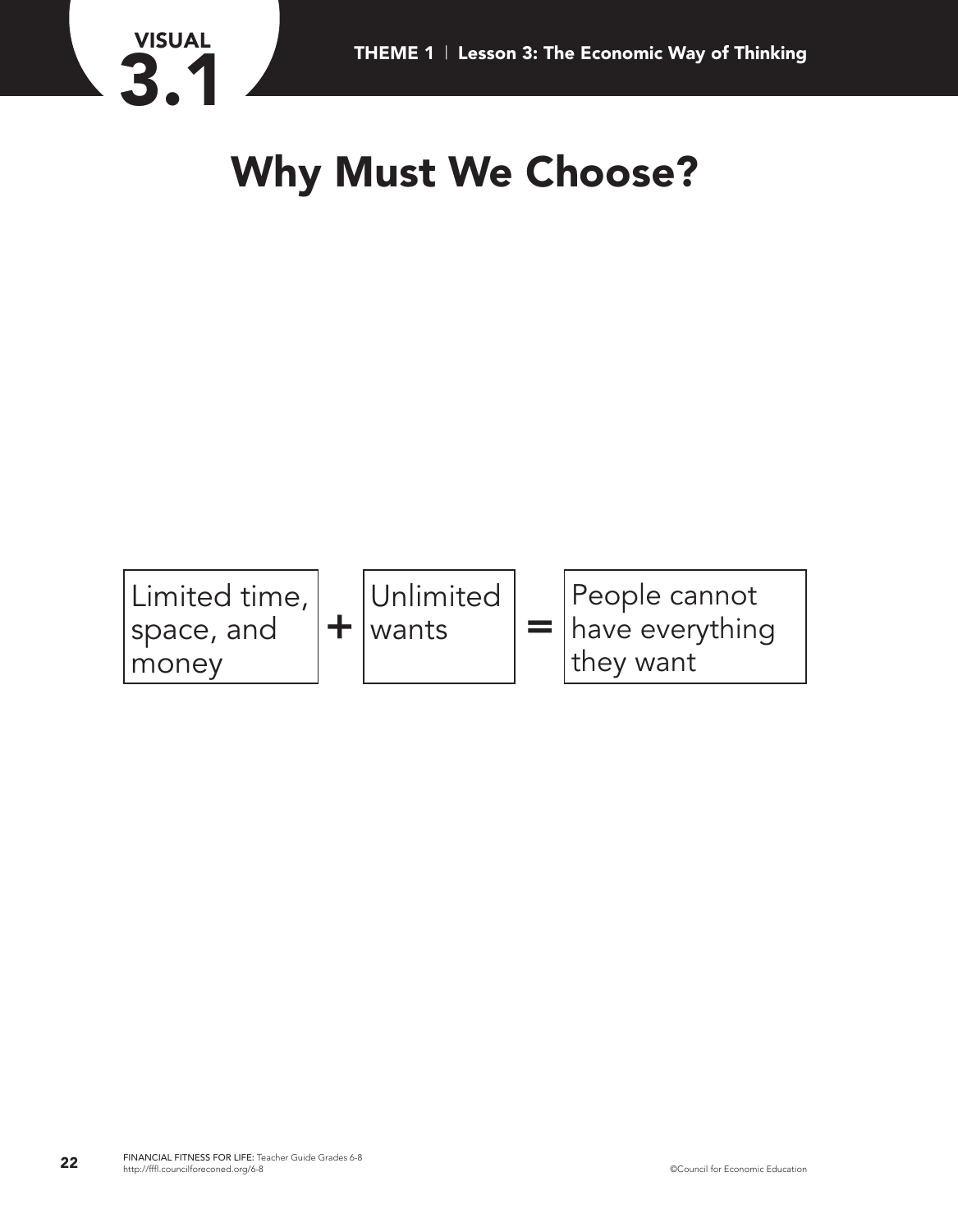

## **Every Choice Has an Opportunity Cost**

Because resources are scarce, people can't have everything they want; they have to make choices. Every choice involves an opportunity cost—the next-best alternative not chosen.

Because time is limited, people have to make choices.

• Example: Sofia must decide whether to finish her math assignment or read a book right after dinner. If she chooses to use her limited time to do the math assignment, the opportunity cost is reading the book.

Because space is limited, people have to make choices.

• Example: Maurice must decide whether to put books or gym shoes on the shelf in his locker. If he chooses to use the shelf space for books, the opportunity cost is space for his shoes.

Because money is limited, people have to make choices.

• Example: Nguyen must decide whether to spend his allowance for snacks or a movie ticket. If he chooses to buy snacks, the opportunity cost is the movie ticket.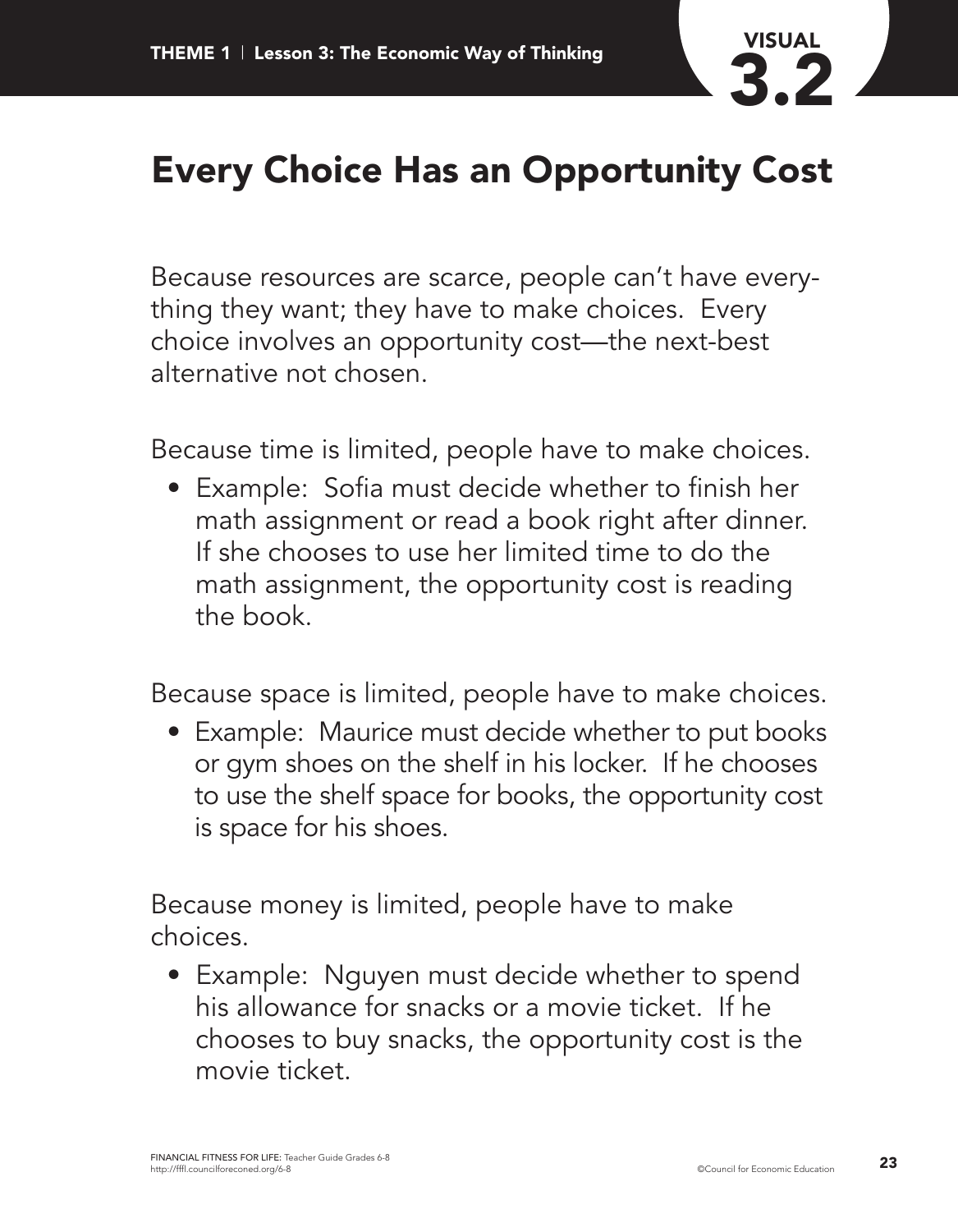

## **Incentives Matter**

| <b>Choices</b>                                                        | <b>Monetary Incentives</b>                                   | <b>Non-monetary Incentives</b>                        |
|-----------------------------------------------------------------------|--------------------------------------------------------------|-------------------------------------------------------|
| Save half of<br>earned babysitting<br>money in a sav-<br>ings account | Parents agree to<br>match your savings,<br>dollar for dollar |                                                       |
| Buy a new bike                                                        |                                                              | You can get exercise by<br>riding the bike (physical) |
| Lend \$10 to a<br>classmate                                           |                                                              |                                                       |
| Join a walk-a-thon<br>for charity                                     |                                                              |                                                       |